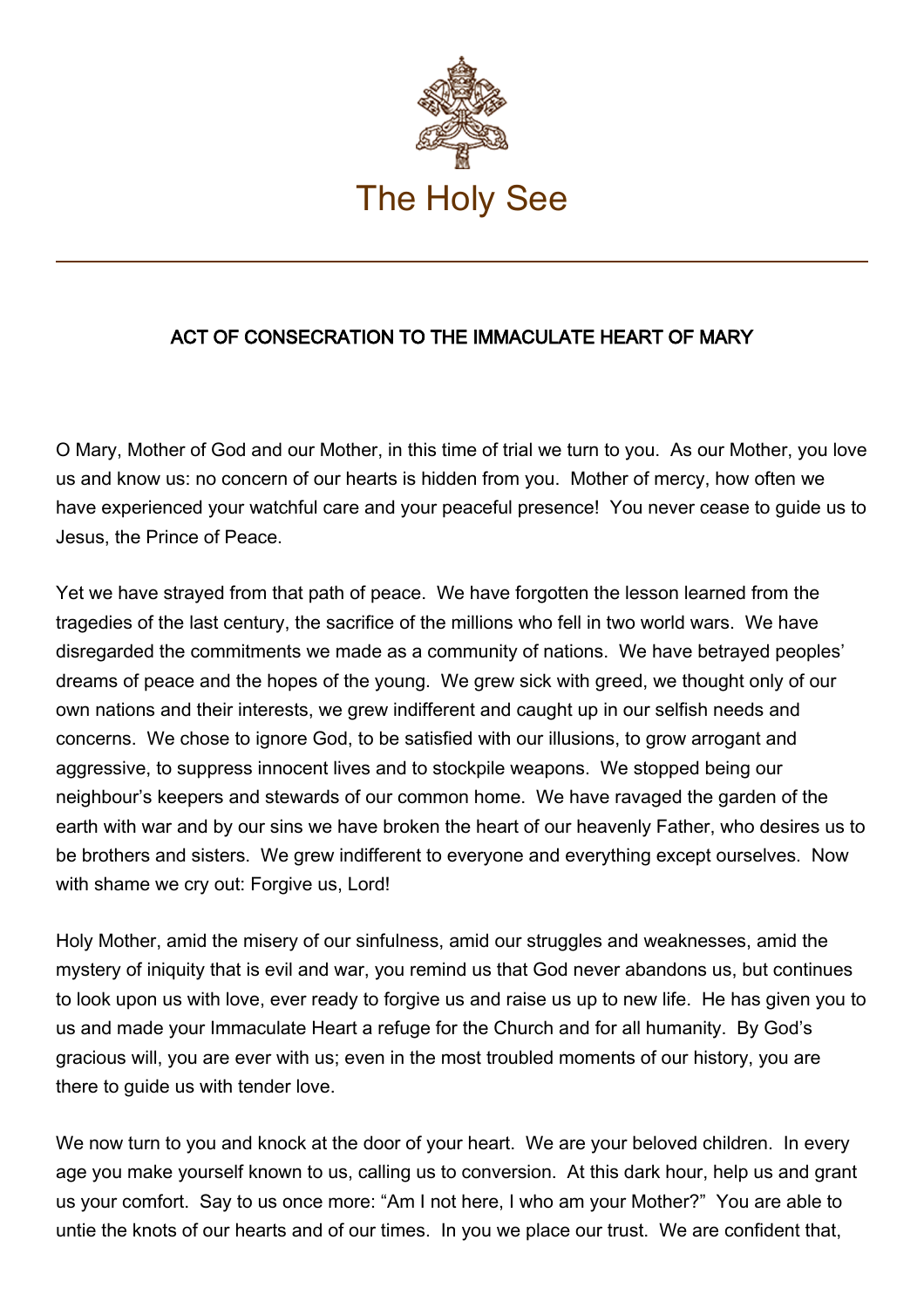especially in moments of trial, you will not be deaf to our supplication and will come to our aid.

That is what you did at Cana in Galilee, when you interceded with Jesus and he worked the first of his signs. To preserve the joy of the wedding feast, you said to him: "They have no wine" (Jn 2:3). Now, O Mother, repeat those words and that prayer, for in our own day we have run out of the wine of hope, joy has fled, fraternity has faded. We have forgotten our humanity and squandered the gift of peace. We opened our hearts to violence and destructiveness. How greatly we need your maternal help!

Therefore, O Mother, hear our prayer. Star of the Sea, do not let us be shipwrecked in the tempest of war. Ark of the New Covenant, inspire projects and paths of reconciliation. Queen of Heaven, restore God's peace to the world. Eliminate hatred and the thirst for revenge, and teach us forgiveness. Free us from war, protect our world from the menace of nuclear weapons. Queen of the Rosary, make us realize our need to pray and to love. Queen of the Human Family, show people the path of fraternity. Queen of Peace, obtain peace for our world.

O Mother, may your sorrowful plea stir our hardened hearts. May the tears you shed for us make this valley parched by our hatred blossom anew. Amid the thunder of weapons, may your prayer turn our thoughts to peace. May your maternal touch soothe those who suffer and flee from the rain of bombs. May your motherly embrace comfort those forced to leave their homes and their native land. May your Sorrowful Heart move us to compassion and inspire us to open our doors and to care for our brothers and sisters who are injured and cast aside.

Holy Mother of God, as you stood beneath the cross, Jesus, seeing the disciple at your side, said: "Behold your son" (Jn 19:26). In this way he entrusted each of us to you. To the disciple, and to each of us, he said: "Behold, your Mother" (v. 27). Mother Mary, we now desire to welcome you into our lives and our history. At this hour, a weary and distraught humanity stands with you beneath the cross, needing to entrust itself to you and, through you, to consecrate itself to Christ. The people of Ukraine and Russia, who venerate you with great love, now turn to you, even as your heart beats with compassion for them and for all those peoples decimated by war, hunger, injustice and poverty.

Therefore, Mother of God and our Mother, to your Immaculate Heart we solemnly entrust and consecrate ourselves, the Church and all humanity, especially Russia and Ukraine. Accept this act that we carry out with confidence and love. Grant that war may end and peace spread throughout the world. The "Fiat" that arose from your heart opened the doors of history to the Prince of Peace. We trust that, through your heart, peace will dawn once more. To you we consecrate the future of the whole human family, the needs and expectations of every people, the